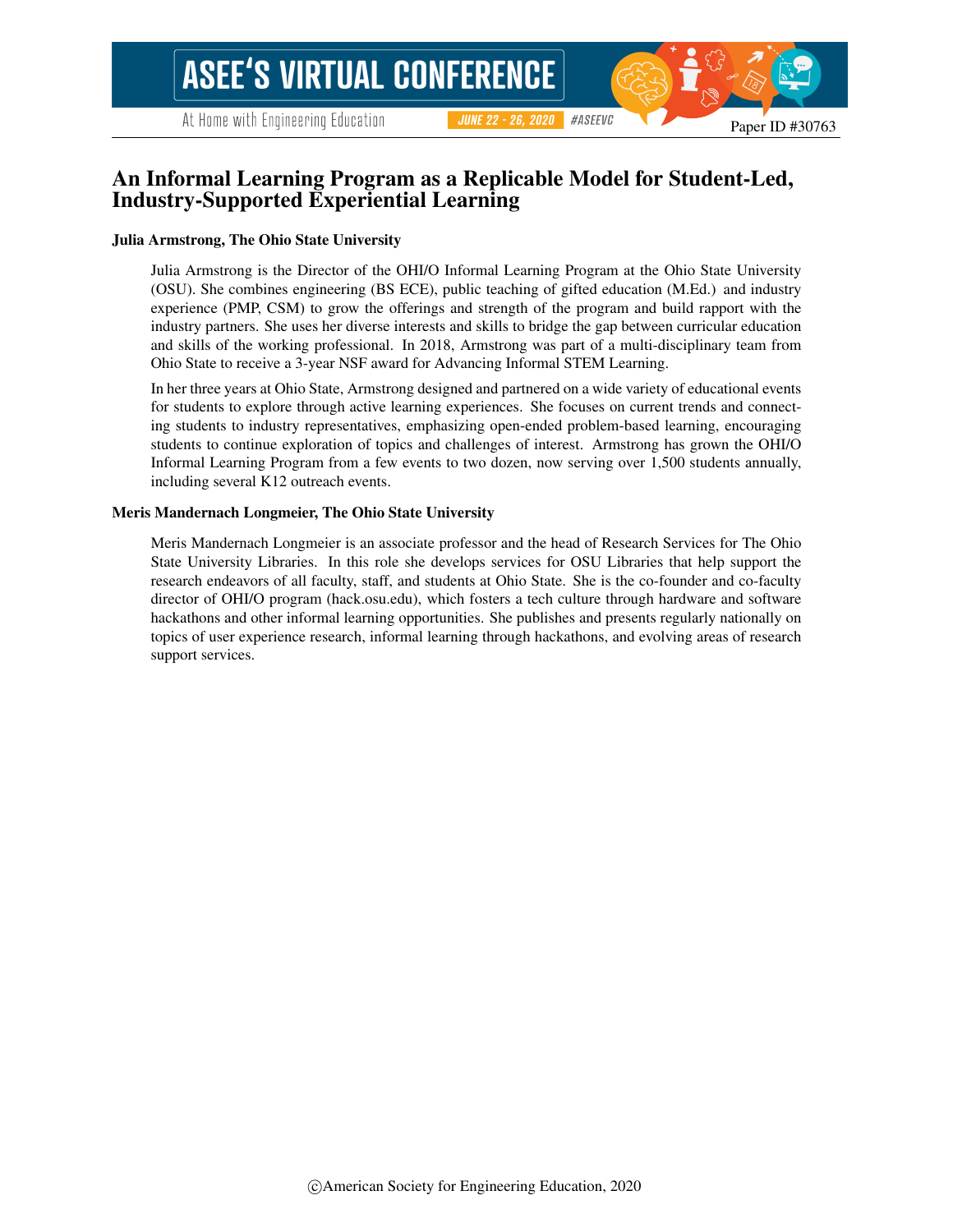# An informal learning program as a replicable model for student-led, industry-supported experiential learning

#### Abstract

This research paper details the growth of an informal experiential learning program around hackathons and makeathons and presents the evolution of the program as a model of a successful co-curricular approach in engineering education. After six years of growing an informal learning program from a single hackathon event of 100 attendees to a complete experiential learning platform (OHI/O) consisting of over twelve events, sustained industry engagement, scholarships, and building a successful and stable team of student leaders, the authors will share and gather feedback on the development and evolution of the program.

### Introduction

Hackathons and makeathons, rapid-prototyping contests, focus on software or hardware development. They provide participants a hands-on experience to create a workable product in a short time frame. Hackathons and makeathons have been used in an industry setting for many years. Articles have been written about hackathons and other informal learning events used in the classroom [1] - [4], engaging with the public [5], [6] and about research around the events themselves [7] - [9]. In recent years, interdisciplinary collaboration has become a growing component of OHI/O's program and that is echoed in the literature which focuses on bridging engineering with business [10], entrepreneurship [11], [12], and health and wellness [13]. While outputs of hackathons often have mixed results for continued development, Kitsios and Kamariotou summarize 70 articles related to hackathons, open data, and ongoing entrepreneurial success rates and propose a model for successful entrepreneurial development as an outcome for events [14].

Rationale for involvement in hackathons has been detailed from a participant perspective [7], [8], [15], [21] but not as widely for those planning the events, such as this paper investigates. Many hackathons held by companies, libraries [16], or museums [17] focus on the output of products, apps, or ideas that streamline services or resources as a key motivator in running a successful hackathon. Libraries, in particular, have focused on the benefits of civic engagement, life-long learning, and critical engagement with information as key drivers in hosting hacking, making, and coding-related events in library spaces [18], [19]. For those that focus on learning rather than just competing, some hackathons, makeathons, and other coding contests prioritize peer-to-peer learning or skill improvement as outcomes rather than the competitive aspects [18], [20], [21]. Kos details that individuals attending hackathons have four motivations for event attendance: competition, exploration, dabbling, and observing. [21] While there are several handbooks on how to organize hackathons or other time-bound events [22], [23], to date there have not been similar programs built into an informal experiential learning program focused around technology, time-bound events.

By emphasizing informal and diverse learning opportunities for students regardless of experience or background, the OHI/O program fosters a tech culture on campus brought about by the student leaders most effected by the change in culture. With these opportunities outside of the traditional classroom, the program connects students to real-world problems and opportunities by engaging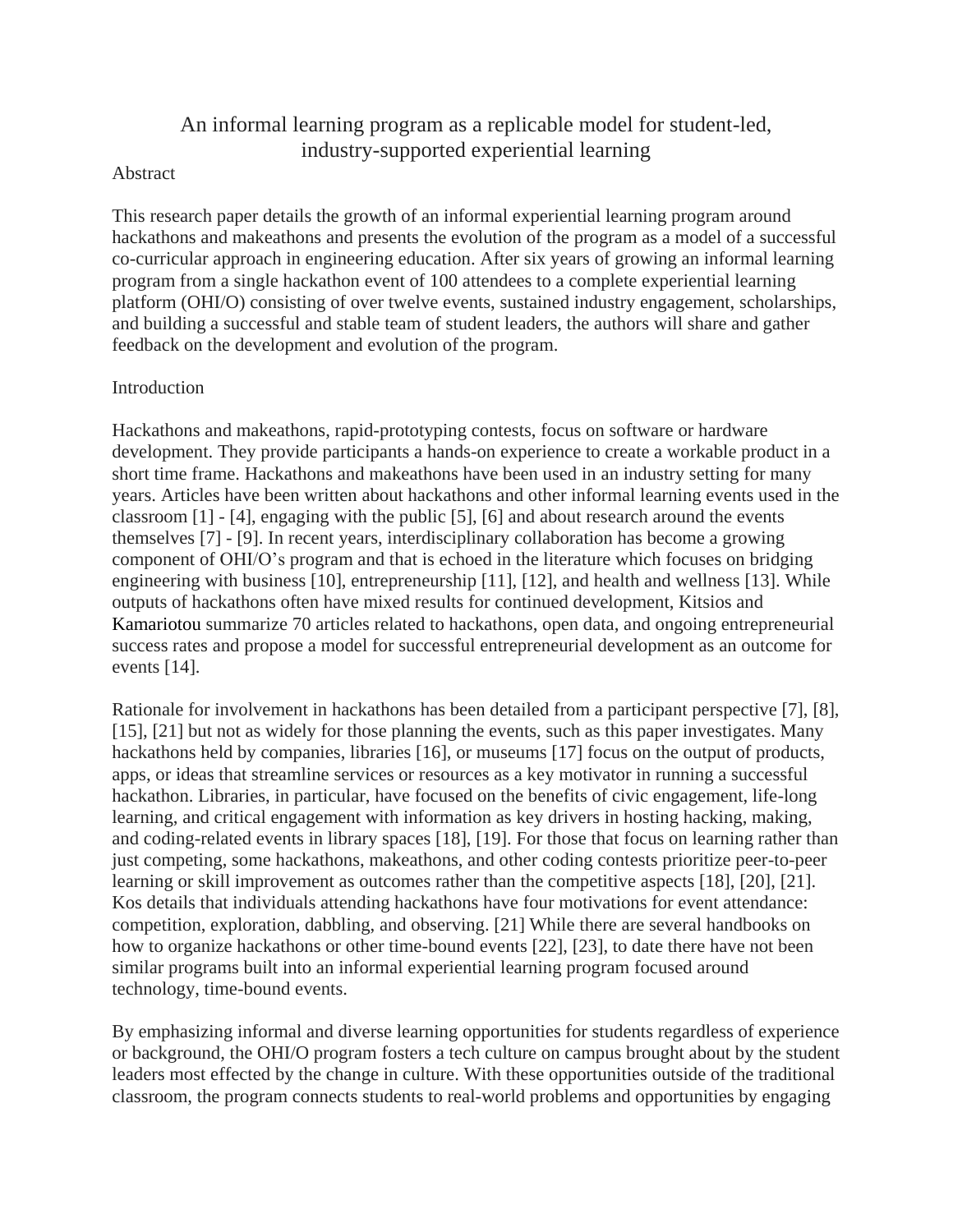with the community, alumni, and industry partners. This research paper investigates the rationale and benefit perceived by student planners in the development and success of creating and sustaining an informal learning platform outside the traditional classroom. This research paper details the history of the program, the evolution of the student-led co-curricular group that plans and executes the events, examples of sustained industry engagement, feedback from student leaders, and a plan for scaling this model to other schools.

#### Background of the Program

OHI/O (https://hack.osu.edu/about.html) is the informal learning platform at The Ohio State University that connects students to real world problems and opportunities by engaging with the community and industry partners. Since the inaugural event in 2013, OHI/O's annual hackathon has grown from 100 students in the library basement to over 750 students in the campus's union. In 2014, a hardware focused makeathon was added as a satellite program. However, it takes more than a couple of events for a program to develop. Student planners proposed a showcasing event, ShowOHI/O in 2016, to encourage students to continue working on their event-specific projects and invited local technology leaders to recruit summer interns or fund promising projects.

Around this time the event planners began rethinking event specific planning and started addressing fundraising, alumni engagement, and student planning efforts with a full program approach in an annual cadence. The program is built around workshops and experiential learning, community involvement, educational research, seed grants, scholarships, and promotion of other similar events. In recent years, the program has blossomed to include the largest hackathon in the state (HackOHI/O), a hardware focused event (MakeOHI/O), an outreach spin-off event that takes the hackathon model into the community and provides opportunities for students from grades 9-12 to build a workable product (High School I/O), a two-day event for middle school students to learn about hardware and software while designing and building a responsive animal robot (Robo I/O), the showcase event (ShowOHI/O), scholarships and support for student leaders, and in 2019-2020 several events related to cybersecurity were added, including a hands-on workshop series. Figure 1 shows growth of program participation over time.



Figure 1: Growth of OHI/O program events over time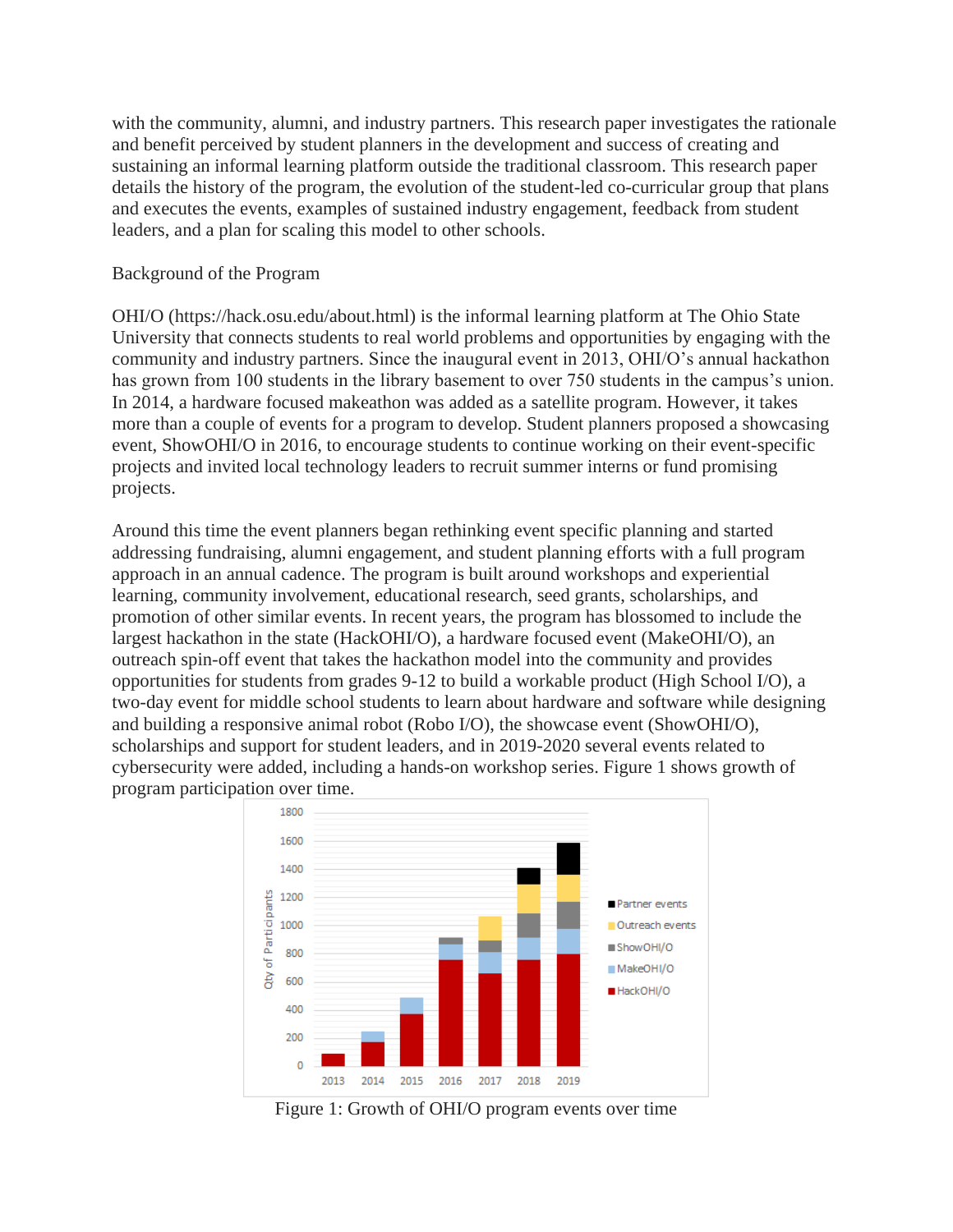# Forming a student-led group

OHI/O organizers are driven by a belief in the power of creation and are dedicated to helping students develop skills such as technical ability, communication, creativity, and critical thinking for both the planners and participants. The first planning team in 2013 consisted mostly of volunteers of staff and faculty and one student to get the event up and running. In 2014, it grew to a group of four undergraduate students who took over many of details involved with the hackathon event, even renaming it to OHI/O (with a play on both the state and input/output, common in computer science.) By 2015, a group of eight students divided responsibilities of the hackathon event into sub-teams and many of those team leaders helped plan the spring makeathon as well. In order to keep everyone connected, the teams would use Slack as well as Google Docs to communicate and track shared documents. The individual sub-teams made decisions together and reported those to the executive team, which also served as a check and balance to ensure that no one group was going too far afield. Staff and faculty volunteers would clear the roadblocks, provide advice, and curb enthusiasm as needed. Staff would help navigate university politics, plug students into university pathways such as marketing and communications, and "be the adult in the room" when negotiating with space rentals.

By 2017, with the continued growth, it was apparent there was a need for a full-time staff member dedicated to the program to help unify the communication from around campus, give a single point of contact to the students, and strategize about the sustainability of the funding model. Once hired, the Program Director turned over more ownership to the student leaders so that they proposed additional events to add to the program. Similarly, at this time, the larger team served in as-needed or advisory roles. In 2019, the team of student leaders had a planning retreat to strategize about future years, anticipate student leader succession plans, and brainstorm how to improve the events themselves.

Like many student organizations on a college campus, recruitment and training of new leaders is always a focus to keep the program sustained year to year. The role of the Program Director helps confirm everything gets done, and to help guide the students to reduce critical problems. After a few years of this new model were student leaders took a more active role in shaping the program's direction, the authors decided to survey current and past student leaders to gather feedback on the program's growth to date.

### Survey design

For this study, the researchers surveyed current and past OHI/O student leaders for three purposes: (1) to determine why the students took on a leadership role within the program; (2) to understand whether being involved with the program shaped their college experience, helped them secure employment, or provided them with useful career skills; and (3) to test the hypothesis that participation in the leadership of the program led to transferable skills in the workplace. This study qualified and was approved as Institutional Review Board (IRB)-exempt research.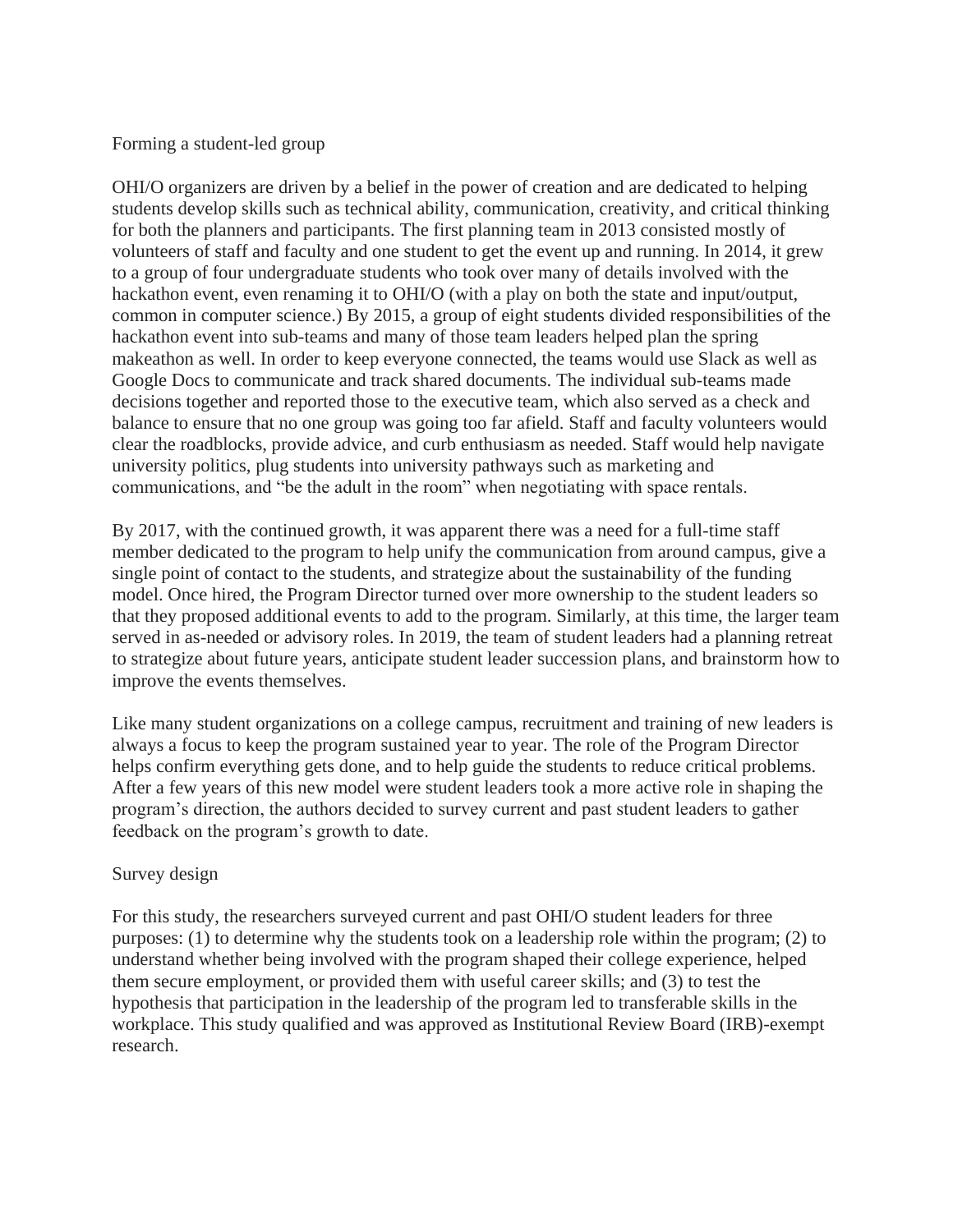The research team invited fifty current and past student leaders to participate in the online survey; eighteen (twelve alumni and six current students) completed at least a portion of the survey, a 36% response rate. Each participating subject filled out the survey and received questions based on whether they were current students or alumni. The survey (Appendix A) centered on why students participated in the planning of events, the impact their participation as a student leader had on their college experience, and how their involvement opened opportunities after graduation. It covered such issues as how they determined success measures, what skills they acquired as a student leader, and whether their participation in the student planning team led to job opportunities. The survey results fell into several themed areas and provided valuable insights into the research questions.

### Findings

While participants in OHI/O events are comprised of diverse majors (Figure 2); student leaders for OHI/O came from a relatively few majors (Electrical Engineering, Electrical and Computer Engineering, Computer Science Engineering, Computer and Information Science, and Physics/Computer & Information Science). The amount of time individuals participated as part of the planning teams varied (Figure 3)



2019 - 2020 PARTICIPATION

Figure 2: OHI/O participants of events by major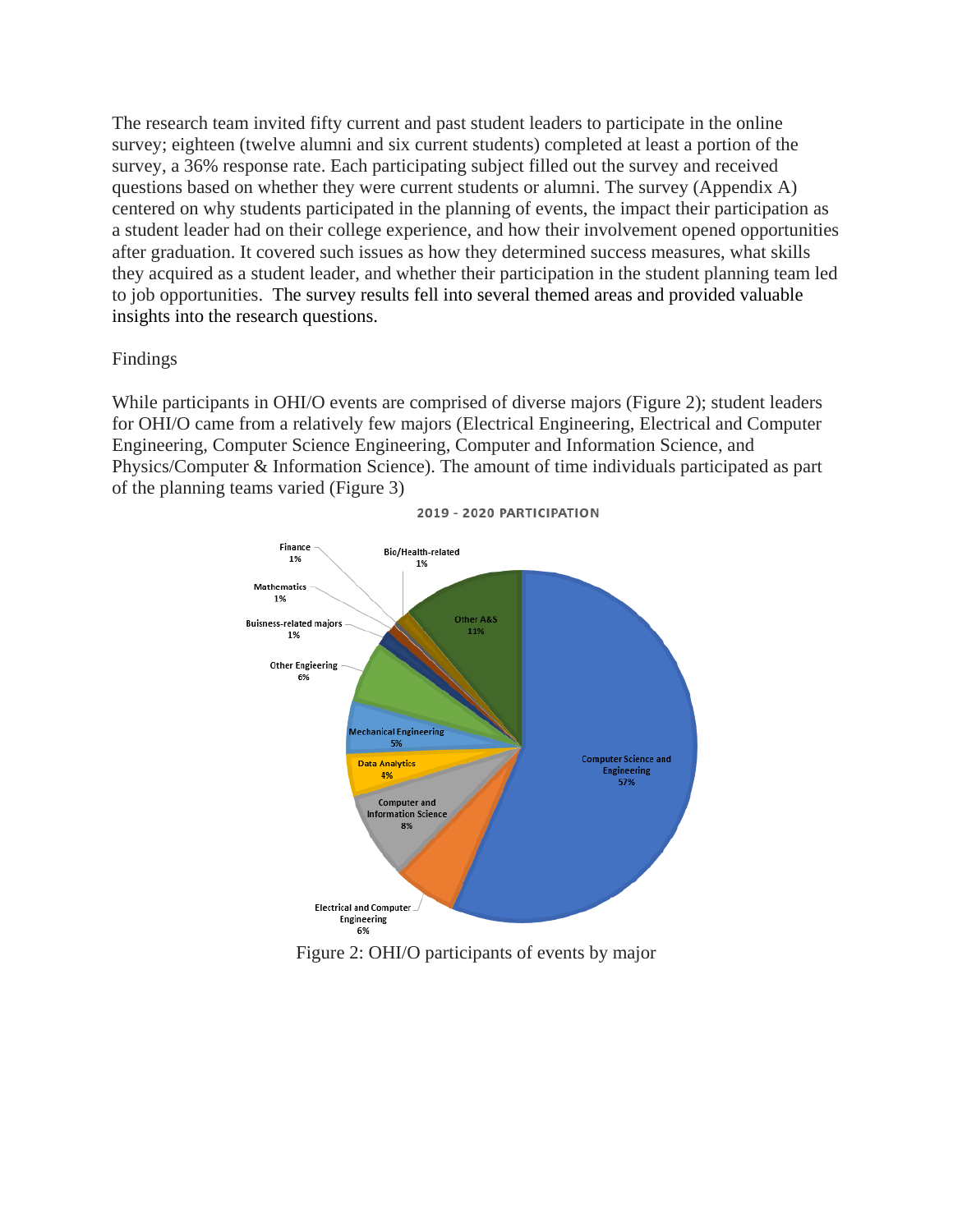

Figure 3: Student reported length of involvement as student leaders

After reviewing the responses, the three research questions will be examined in greater detail. The rationale for involvement in the planning process as a student leader varied. Some indicated they would like to make an impact or create new events; others were driven by participating in planning larger campus-wide events. One respondent noted that, "I chose to be involved with OHI/O because I had attended hackathons at various other universities and wanted to help bring more of the innovative and creative spirits from those events to campus." A list of rationale by survey respondents is listed in Table 1.

| Table 1. Reasons students became involved as student leaders in OHI/O |                                            |
|-----------------------------------------------------------------------|--------------------------------------------|
| Tech club involvement without need of                                 | Student org was recommended by a friend or |
| coding skills                                                         | lots of friends were already leaders       |
| Interested in spearheading specific events                            | Wanted to bring a tech culture to campus   |
| (makeathon, high school event, hackathon)                             |                                            |
| New to major and wanted to be involved in                             | Wanted to do meaningful work and encourage |
| extracurriculars                                                      | other students                             |
| Leverage skill set for job search                                     | Impact lots of students on campus          |
| Wanted to collaborate with peers more                                 | Student-led board was appealing            |

Students mentioned that the program shaped their college experience by giving them a community, giving them a taste of what might be expected in the workplace, adding to their friend network and providing contacts for their first job after college. One student noted that "It made me feel like I actually helped make the university a better place." Others mentioned that it created a network of like-minded peers, advisors and industry connections. Another student remarked that, "OHI/O has helped me learned how to network, navigate through difficult situations and build leadership skills." A current student noted that participation allowed her to influence change on campus and impact the community. She noted, "I'm really proud that I get to put on events like HackOHI/O for our campus and community." Another alum shared a similar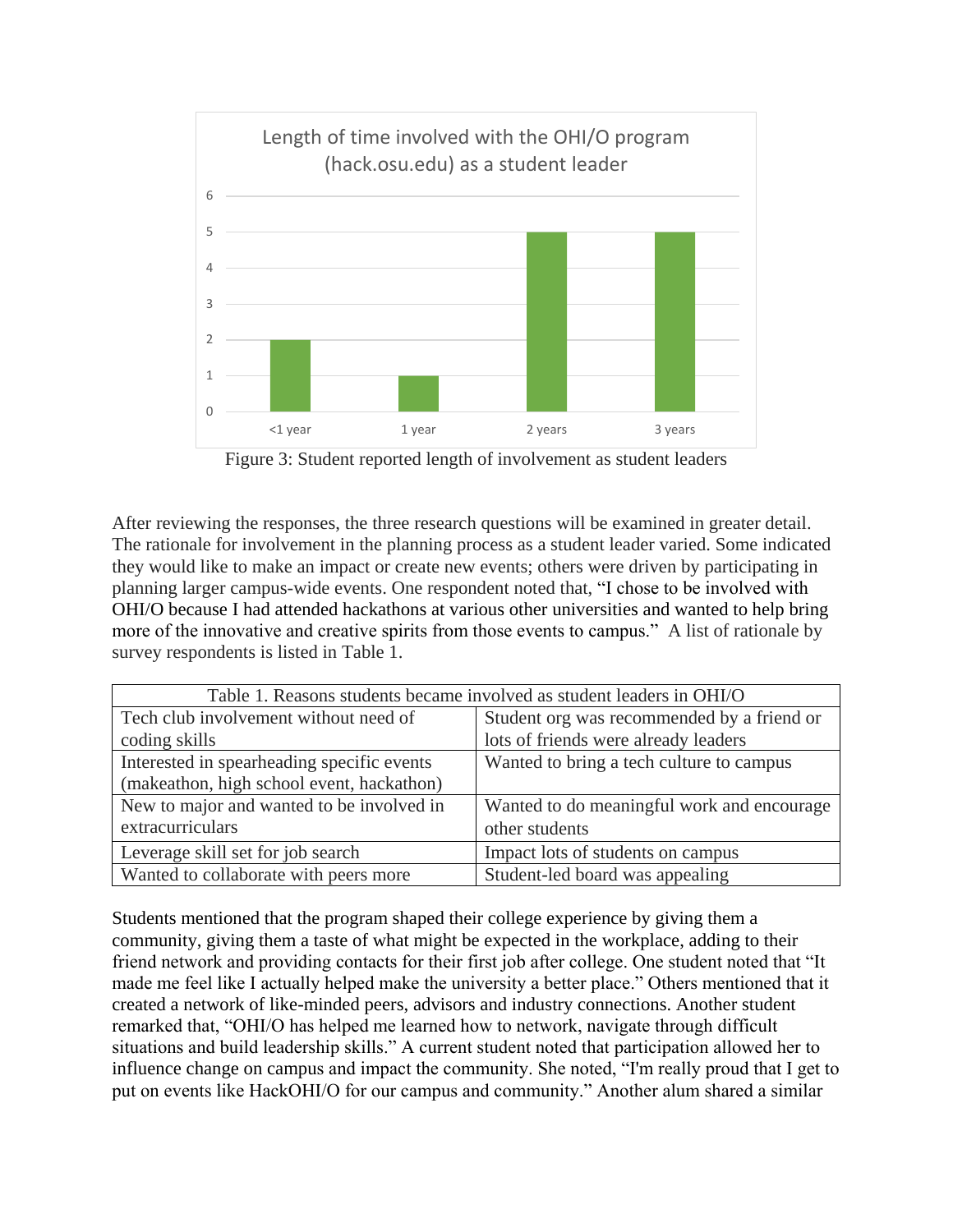sentiment, "OHI/O was a home to me on campus. Sometimes I also felt like I was creating all of this value for other students, especially since I was not actually able to participate in the hackathon." Several students noted that OHI/O was one of the top highlights of their college career. Students mentioned pride in the work that they did through the program and that they were happy that the events continue to draw attention and remain popular.

For the alumni, being involved in the student group led to a greater understanding of large organization and the bureaucracies involved, which certainly carried over into the workplace. A complete list of skills reported by respondents is listed in Table 2.

| Table 2. Skills reported by student leaders as gained through OHI/O participation |                                 |
|-----------------------------------------------------------------------------------|---------------------------------|
| Communication                                                                     | Multi-directional communication |
| Email communication                                                               | Leading without authority       |
| Delegation of tasks                                                               | Organization                    |
| Teamwork                                                                          | Team-building                   |
| Community building                                                                | Leadership                      |
| Web development                                                                   | <b>Budgeting</b>                |
| Fundraising/talking with sponsors                                                 | Time management                 |
| Event planning                                                                    | Hacking/technology skills       |
| Problem solving                                                                   | Project management              |

One student wisely noted that "planning OHI/O events was always more about the soft skills for engineers than the technical skills which is ironic since the [event] participants are working on their technical skills." Another mentioned that the impact was long-lasting, "A lot of the skills I learned through my involvement are directly relevant to my current position as a product manager. For example - working in teams, leading without official authority, prioritizing and making decisions across many different stakeholder needs, building empathy for our "users" (attendees, sponsors, etc). Working on the OHI/O sponsorship team also helped me make connections to many companies and industry professionals." Several indicated that they developed more confidence due to their participation in the program as a student leader. One even started a hackathon at her current company.

When asked about success metrics for the events they planned, many participants indicated that they believed the events were successful. While official metrics were not defined by student leaders, event attendees, sponsorships, number of sponsors, and showcase attendees were tracked. A student involved in gathering participant satisfaction surveys noted, "Many of the participant surveys were positive and the sponsors were generally pleased." The authors asked alumni surveyed if they would change the metrics of success for the events they were involved with now that they know how companies track metrics. One individual responded, "I would like to track long term impact and "retention" of our events. For example - number of projects that are still being worked on 1-month, 6-month, 1 year, after the event. Finally, I think it's important to set clear and quantifiable goals at the beginning of each planning cycle to keep the team focused, engaged, and excited." A couple of respondents mentioned that it would be useful to track whether more people are getting jobs with companies that sponsor than they did before any OHI/O events occurred. The authors plan to take this feedback to the current student group for potential future implementation.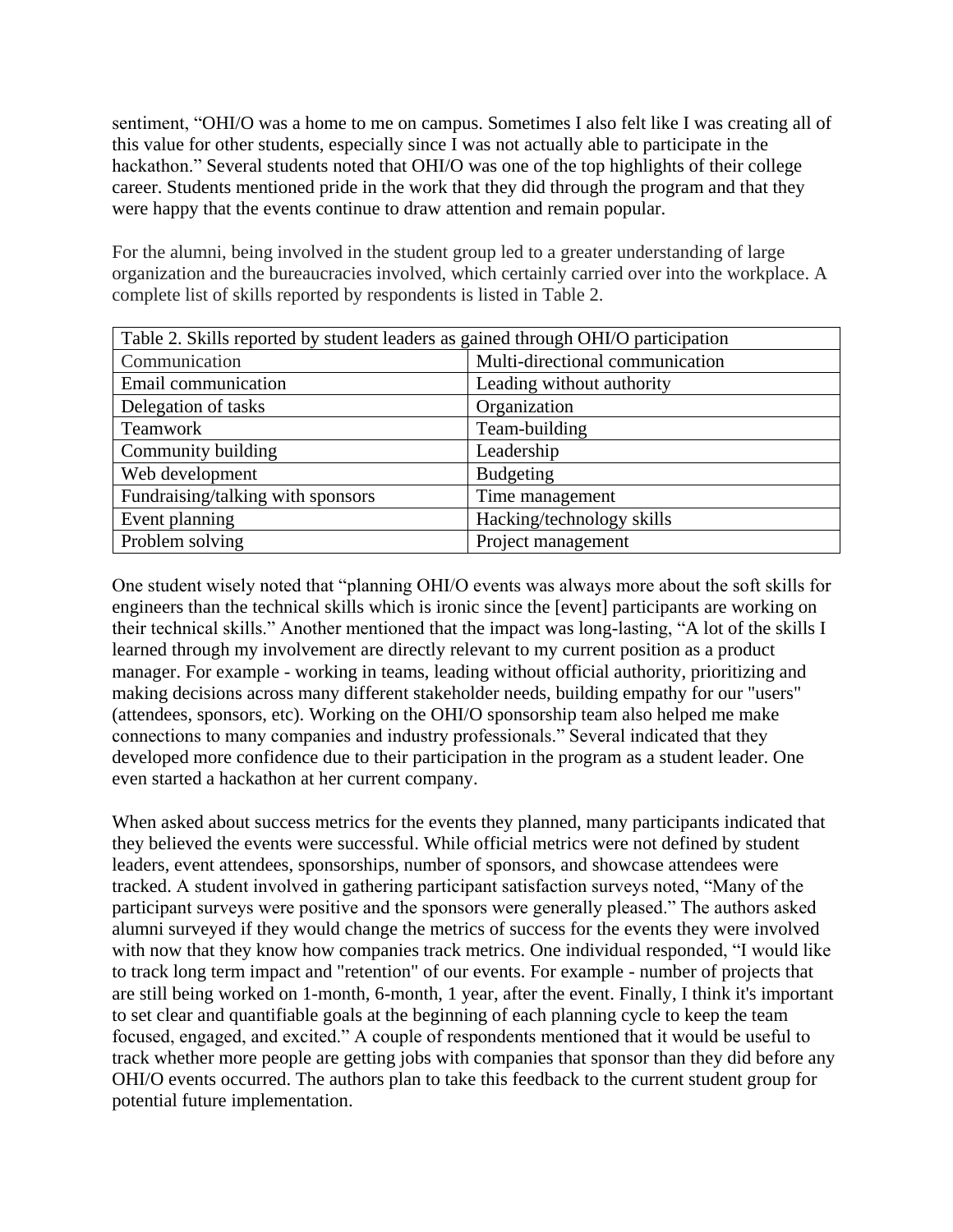Overall, the survey respondents had several suggestions for ways to improve the student leader experience including more opportunities to network with sponsors, a stronger onboarding process for student leaders with more mentoring, and increasing social networking with student leaders. Survey responses indicate that the authors and program directors could do additional outreach with past student leaders as several of the suggestions have been implemented with the current student leaders, a change that may not be apparent for past student leaders.

# Impact

With the growth of the OHI/O program, it has continued to draw industry attention as a place to build the talent pipeline. Industry representatives looking to hire interns and full-time employees after graduation find the large events a great pool of prospective hires. Sponsoring companies work closely with a couple of the student leaders to prepare for the events, leaning on the students for suggestions and instructions, building a strong rapport between a hiring manager or CEO and a couple of the undergraduate student leaders. In addition to the large OHI/O events, student leaders also work with company representatives to schedule and plan evening workshops to further investigate technologies.

With the entirety of the program financially possible due to corporate sponsorship dollars, an Industry Advisory Board (IAB) was formed to help steer decision making for future programming options. The IAB meets twice a year to discuss trending topics and decisions in programming. Student leaders take part in the IAB meetings and networking with large companies and their CIOs, VPs of Engineering and other top-level management.

There is a marked impact of alumni engagement on campus through the OHI/O Program. Whether they attended the university recently after the inception of OHI/O or whether they are older alumni who graduated prior to 2013, all are eager to volunteer time to mentor, teach or judge at the events. OHI/O offers a platform to expand the pool of alumni eager to give back time or talents to Ohio State. The OHI/O Program now benefits from over 200 alumni volunteering at least a few hours each year, past OHI/O student leaders amongst them.

### Scalable Program Approach

The OHI/O program built on a strong student leadership group provides co-curricular opportunities for students to plan events, engage with industry partners, hone their leadership skills, and continue to build a student-led program that provides relevant technology skills to employers. This model of a student team, broken into sub-groups to plan events, with support offered by faculty and staff volunteers and a limited amount of paid staff (in this case <1.5) can provide a scalable model for other institutions. A key component is to find stakeholders from around campus with similar goals/motivations. Some examples could include career services, the libraries, other academic centers, and technology support units. Other areas of intersection include entrepreneurship, innovation, and topic-specific hackathons such as in the areas of data science, logistics, artificial intelligence and more. Once a few events have occurred, it may be time to create an advisory board of these key campus stakeholders to get feedback on the programmatic development and generate ideas for future endeavors.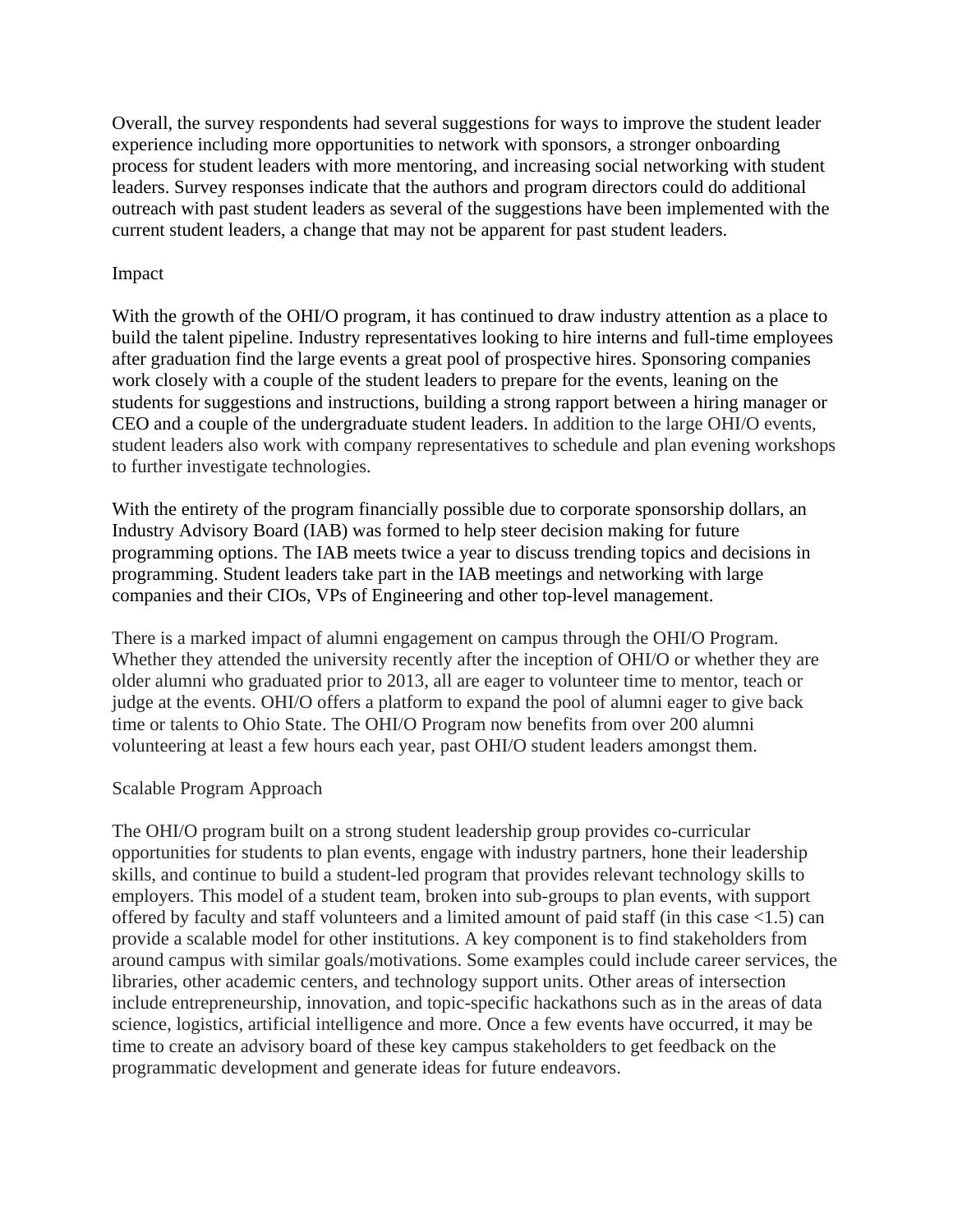

Figure 4: Timeline of OHI/O program development

For program development, be sure to work with curricular partners, such as departments of computer science, electrical engineering, physics, or data analytics, as well to find ways to integrate hackathon and makeathon products into semester-long capstone projects, independent studies, or other coursework. This process of building on event successes allows motivated students opportunities to continue to work on their projects beyond a weekend event. The student leaders have now increased their independent study credits by engaging on a project that may be too large for 'hack the hack' and still provides both a learning opportunity as well as a service to the program.

As the student leadership team reaches the maximum capacity for the program size, using the partnership model has continued to expand the opportunities for students. Other student organizations with a focus in a particular topical area provide the fresh leadership and energy needed to add an event to the program, and they are integrated into the student leaders' annual events. The new student organization benefits from the experiences and processes of the larger body, while still expanding the array of experiential learning options for students on campus.

Another key area for planners is around growth: make a strategic plan for growth; create assessment measures for individual events and for the program and document them; and think through funding plans. Provide and support student leaders with retreats and planning times to discuss and set goals for being involved and ways to ensure goals are being met and students stay engaged. By planning early for these areas of programmatic expansion, it will help address both longer-term successes for the program and provide fodder for return-on-investment conversations with both university administrators and event sponsors.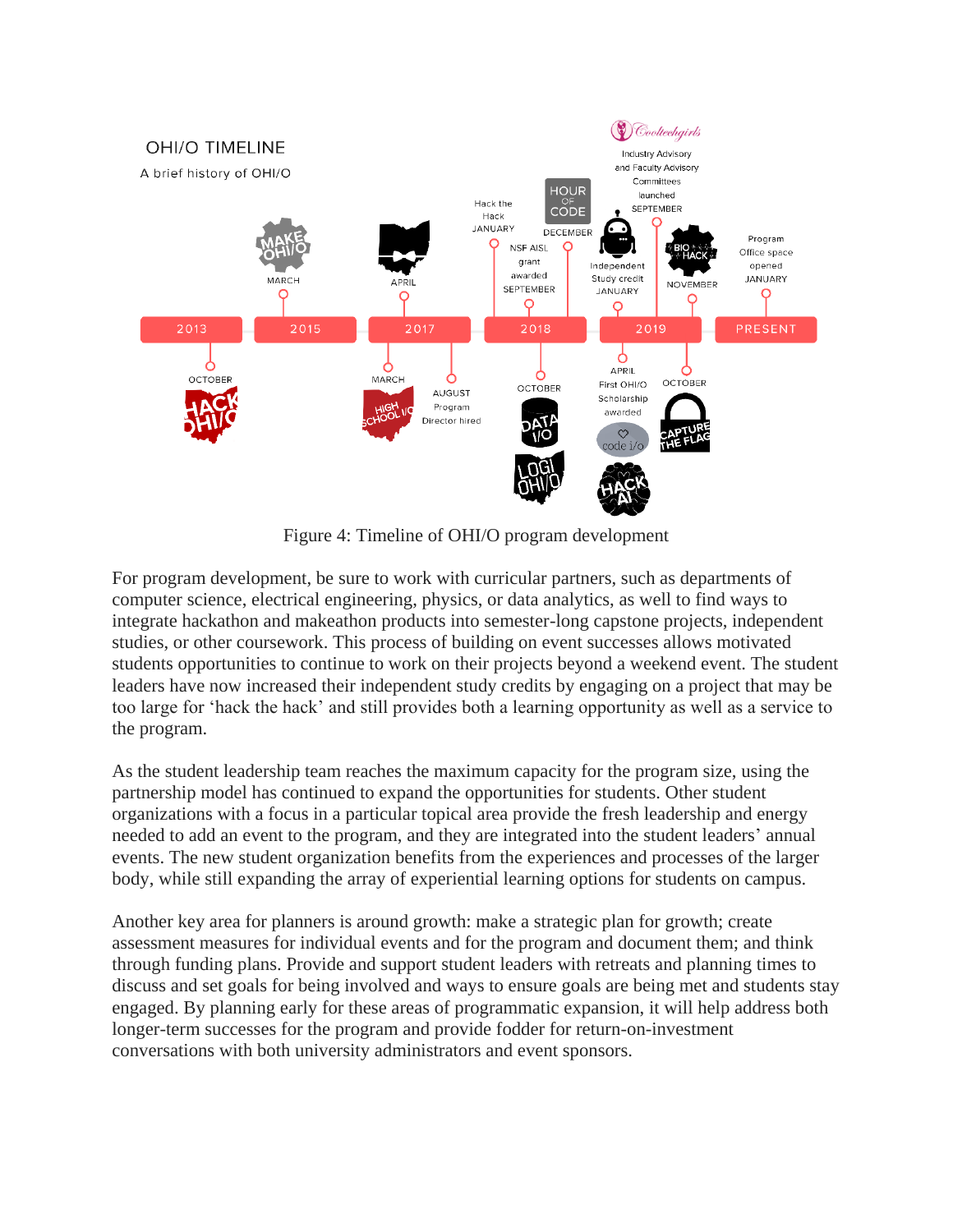### Future Research and Conclusion

With this initial research, the authors acknowledge that there are many opportunities for future research including additional surveys or focus groups of student leaders as the programs grows and produces more graduates. The authors would also like to identify why the diversity of the leadership team is often an equal ratio of men and women, despite the disproportionate ratio within the computer science and engineering major. Finally, a longitudinal study of OHI/O student leaders should be added to capture data from student leaders several to many years after graduation to evaluate any changes in perspectives over time.

After six years and the growth of the program of rapid-prototyping events, feedback from student leaders matched the hypotheses of this study's authors. Namely, the student leaders indicated that involvement with the program led to valuable soft-skill development, allowed them to contribute ideas and make an impact on a student group specifically and campus more broadly, and led to the creation of a network on individuals with a shared ethos of innovation. This process of a scalable program from co-curricular events focused on technology is on that can be modeled at other institutions.

# References

[1] K. Gama, B. Alencar Gonçalves, & P. Alessio, "Hackathons in the formal learning process." in *Proceedings of the 23rd Annual ACM Conference on Innovation and Technology in Computer Science Education* 2018(pp. 248-253).

[2] E.A. Kolog, E. Sutinen, & E. Nygren, "Hackathon for Learning Digital Theology in Computer Science." *International Journal of Modern Education & Computer Science*, 8(6), 2016.

[3] A. Herala, & O. Drögehorn, "Hackathons in software engineering education: lessons learned from a decade of events," in *Proceedings of the 2nd International Workshop on Software Engineering Education for Millennials June 2018* pp. 40-47.

[4] M. Skirpan and T. Yeh. Beyond the flipped classroom: Learning by doing through challenges and hack-a-thons. In *Proceedings of the 46th ACM Technical Symposium on Computer Science Education*, pages 212–217.

[5] N. Taylor, L. Clarke, & K. Gorkovenko, "Community Inventor Days: Scaffolding Grassroots Innovation with Maker Events," in *Proceedings of the 2017 Conference on Designing Interactive Systems June 2017*, pp. 1201-1212.

[6] V. Del Fatto, G. Dodero, A. Bernhard, A. Ferrand, D. Ancona, V. Mascardi, R. Laurini, & G. Roccasalva. "Hackmytown: An educational experience on smart cities," *Interaction Design and Architecture(s) Journal- IxD&A,* 32, pp. 153-164, 2017.

[7] A. Nandi and M. Mandernach, "Hackathons as an Informal Learning Platform," in *Proceedings of the 47th ACM Technical Symposium on Computing Science Education (SIGCSE*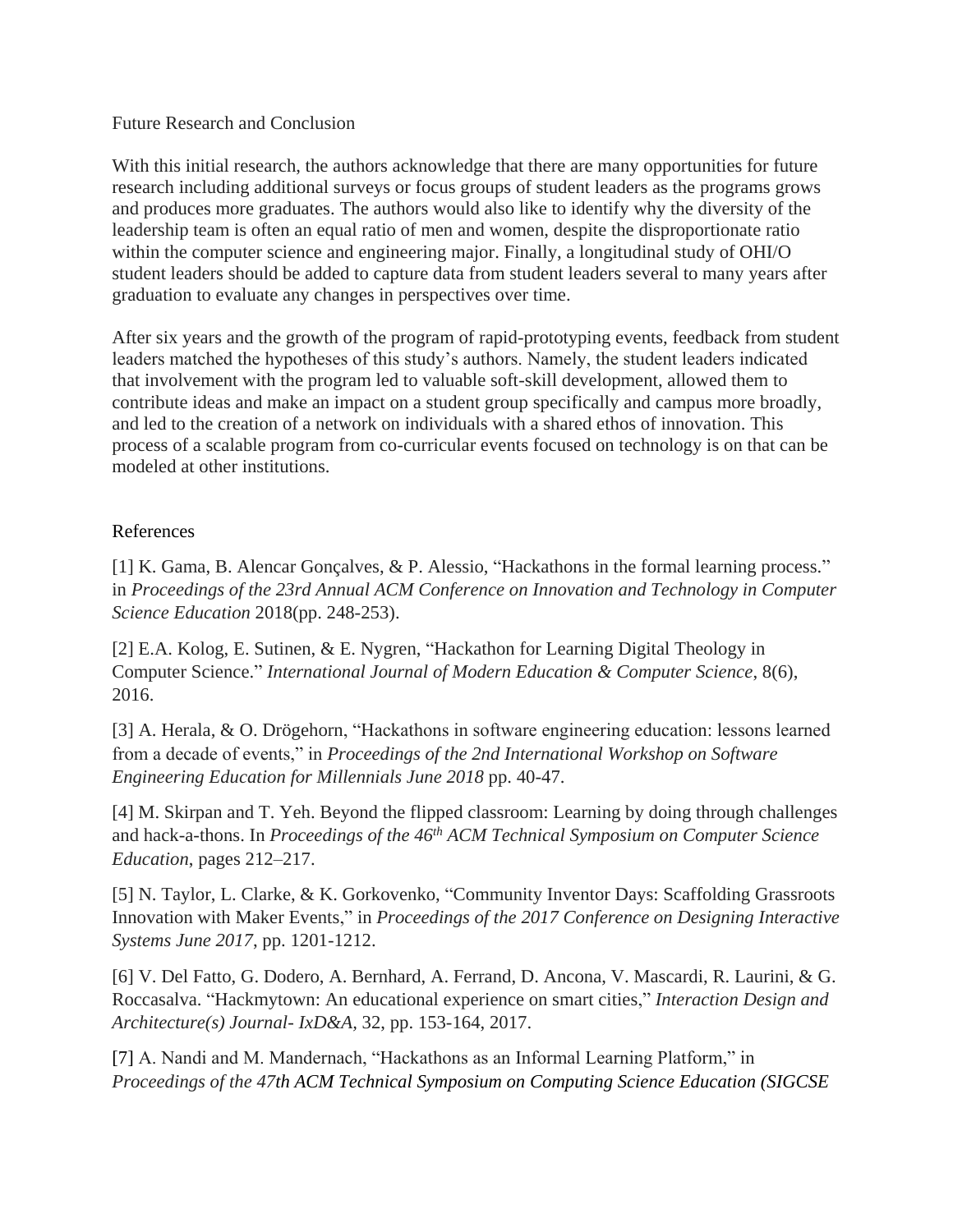*'16)*, 346-351. [Online]. Available:<https://doi.org/10.1145/2839509.2844590>[Accessed Jan. 15, 2020].

[8] B.A. Kos, "The Collegiate Hackathon Experience," in *Proceedings of the 2018 ACM Conference on International Computing Education Research* August 2018, (pp. 274-275).

[9] J. Warner, & P.J. Guo, "Hack. edu: Examining how college hackathons are perceived by student attendees and non-attendees," in *Proceedings of the 2017 ACM Conference on International Computing Education Research* August 2017, (pp. 254-262).

[10] D. C. Yen, S. Lee, and S. Koh. Critical knowledge/skill sets required by industries: an empirical analysis. *Industrial Management & Data Systems*, 101(8):432–442, 2001.

[11] Z. Sükürer, "Organizing of the hackathon phenomenon with regards to creation and development of entrepreneurial opportunities: An explorative case study on the interrelations between the temporal-spatial elements of the hackathon environment and the social interactions of hackathon participants," MSc Entrepreneurship Thesis, VU University Amsterdam & University of Amsterdam, 2014.

[12] D. Allen, "The private governance of entrepreneurship: an institutional approach to entrepreneurial discovery." PhD dissertation, Economics, Finance and Marketing, RMIT, Melbourne, Australia, 2017.

[13] A. Ghouila, G. H. Siwo, J. D. Entfellner, S. Panji, K. A. Button-Simons, S. Z. Davis, F. M. Fadlelmola, The DREAM of Malaria Hackathon Participants, M. T. Ferdig, and N. Mulder "Hackathons as a means of accelerating scientific discoveries and knowledge transfer," *Genome Research*, 28: pp. 759-765, 2018.

[14] Kitsios, F. and Kamariotou, M. "Open data hackathons: an innovative strategy to enhance entrepreneurial intention," *International Journal of Innovation Science*, 10(4), 519-538, 2018.

[15] J. S. Bell, "An investigation of the features facilitating effective collaboration between public health experts and data scientists at a hackathon," *Public Health*, 173, 120-125, 2019.

[16] R. C. Davis. "Hackathons for Libraries and Librarians," *Behavioral & Social Sciences Librarian,* 35(2), 87-91, 2016.

[17] T. Baione. "Hackathon & 21st Century Library Challenges," Library Journal, 142(2), 14-17, 2017.

[18] L. Barack, and M. Enis. "Where Teens Teach," *School Library Journal*, 62(4), 30, 2016.

[19] A. Carruthers. "Open Data Day Hackathon 2014 at Edmonton Public Library," *Partnership: The Canadian Journal of Library and Information Practice and Research,* 9(2), 1-13, 2014.

[20] M. Merilainen, R. Aurava, A. Kultima, J. Sternos. "Game Jams for Learning and Teaching: A Review" *International Journal of Game-Based Learning*, 10(2), 54-71, 2020.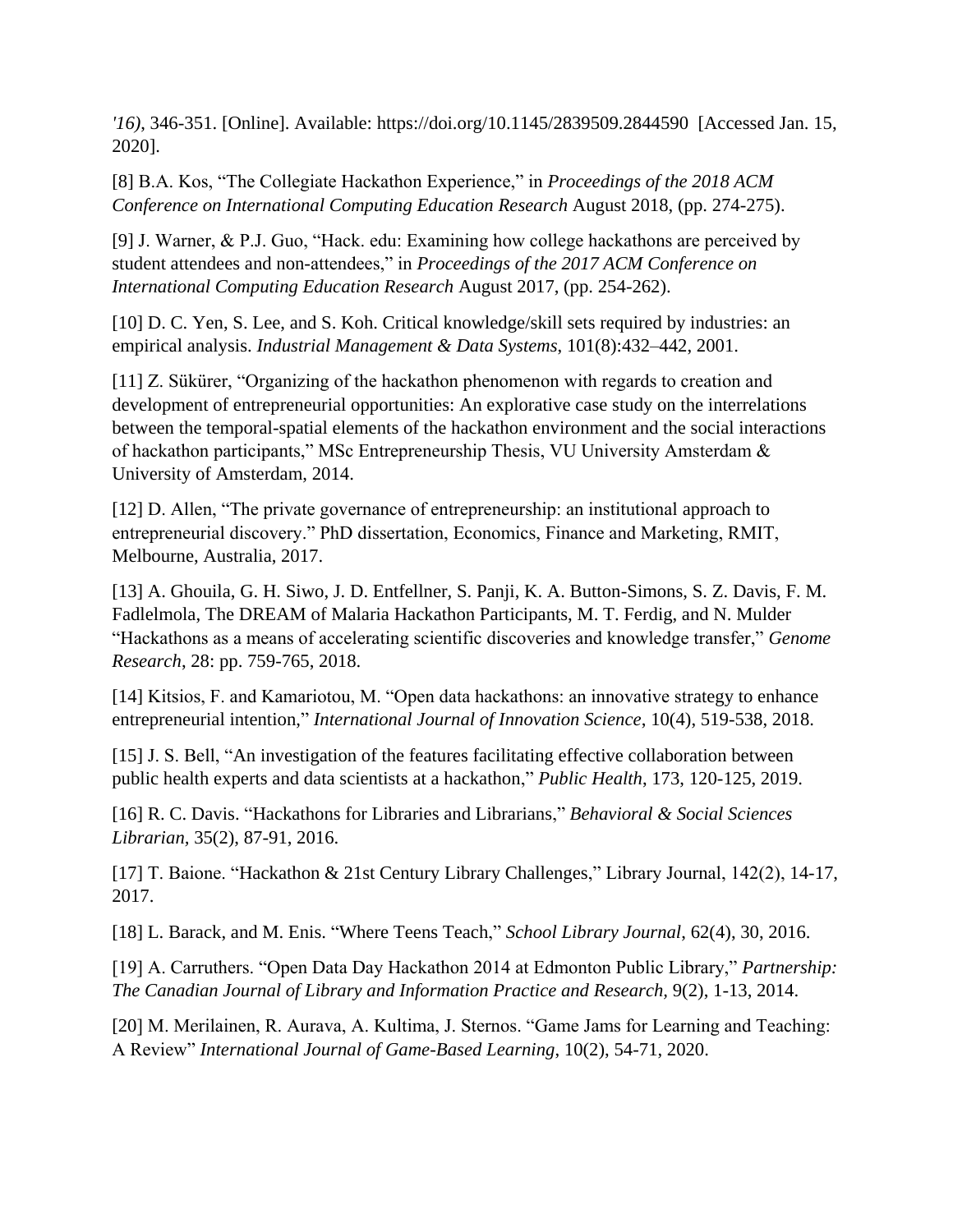[21] B. A. Kos. "Understanding Female-Focused Hackathon Participants' Collaboration Styles and Event Goals." In *Proceedings of the International Conference on Game Jams, Hackathons and Game Creation Events 2019* March 2019, (pp.1-4).

[22] A. Grant. "Hackathons: A Practical Guide." 2017. [Online]. Available: https://www.carnegieuktrust.org.uk/publications/hackathons-practical-guide. [Accessed: April 21, 2020].

[23] J. Tauberer. "How to Run a Successful Hackathon." 2014. [Online]. Available: https://hackathon.guide/. [Accessed: April 23, 2020].